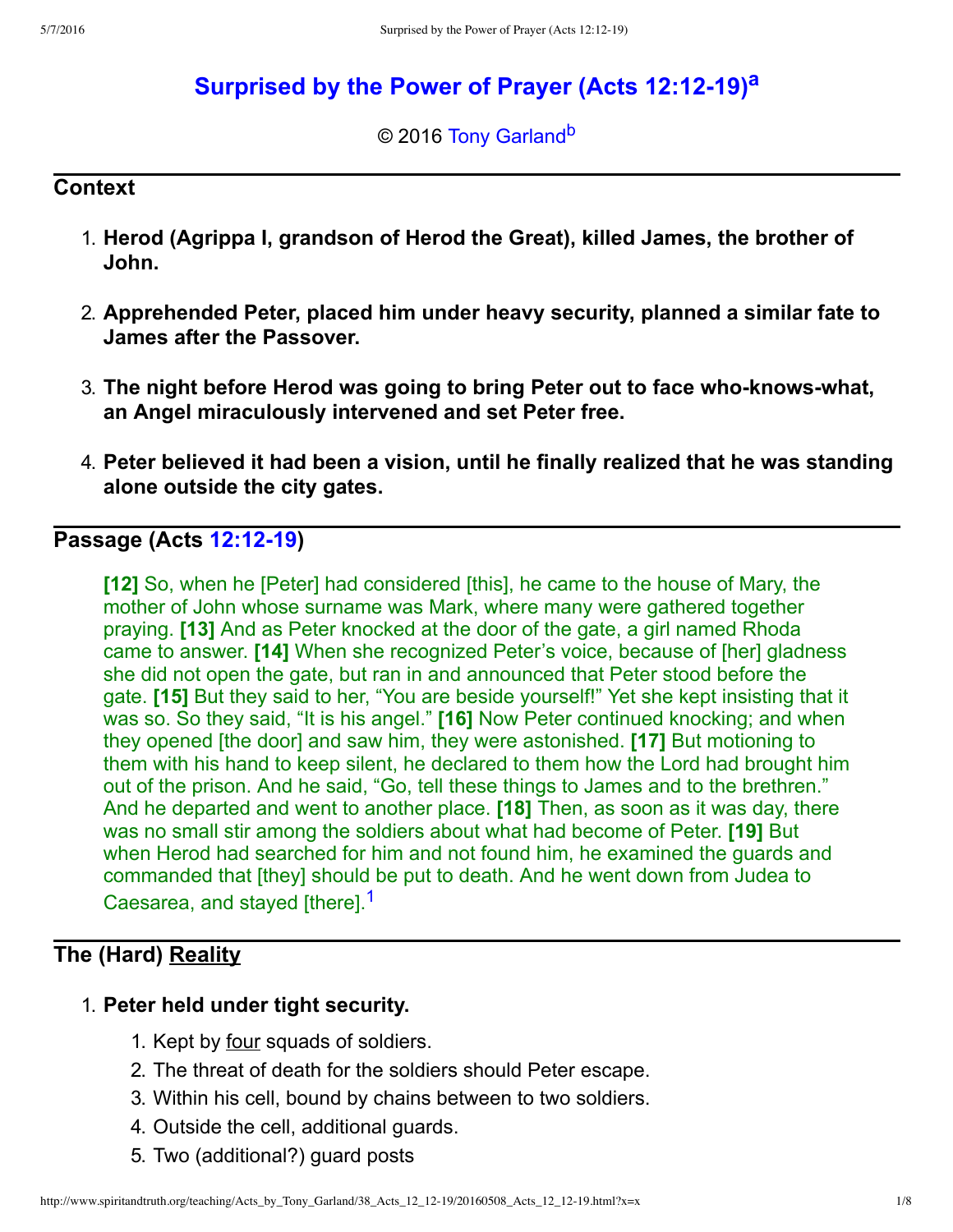- 2. **In the inscrutable will of God, both Steven and James had already been martyred. Why would Peter necessarily be spared?**
- 3. **Jesus had prophesied that Peter would die as a martyr (although when "older", John [21:1819](http://www.spiritandtruth.org/bibles/nasb/b43c021.htm#John_C21V18))**
- 4. Peter appeared to be facing a dead-end, trapped in a box-canyon.

# **The (Biblical) Reaction**

- 1. **The situation within the Church**
	- No influential believers in high places having leverage with Herod.
	- No wealthy believers who could perhaps purchase Peter's freedom.
	- Lacking the necessary *physical* resources to do anything.

## 2. **Driven by complete inability to the "last possible recourse:" prayer!**

- A. Acts [12:5](http://www.spiritandtruth.org/bibles/nasb/b44c012.htm#Acts_C12V5), *BUT constant prayer was offered to God for him by the church.*
- B. Acts [12:12,](http://www.spiritandtruth.org/bibles/nasb/b44c012.htm#Acts_C12V12) *So, when he had considered [this], he came to the house of Mary, the mother of John whose surname was Mark, where many were gathered together praying.*

## 3. **This the THE most uncomfortable position we ever face:**

- A. A realization that we are *utterly helpless* in the situation.
- B. Requiring us to *trust completely* in the Lord.
- C. No other avenue of escape.
- D. How long does it take us before we look up? Too often, it is only when we face a box canyon!
- E. A true test of our faith is uncomfortable—we don't like being without our own (puny) resources!
- F. Illustration[2](#page-6-1)

<span id="page-1-0"></span>A man was walking along a narrow path, not paying much attention to where he was going. Suddenly he slipped over the edge of a cliff. As he fell, he grabbed a branch growing from the side of the cliff. Realizing that he couldn't hang on for long, he called for help.

• Man: Is anybody up there?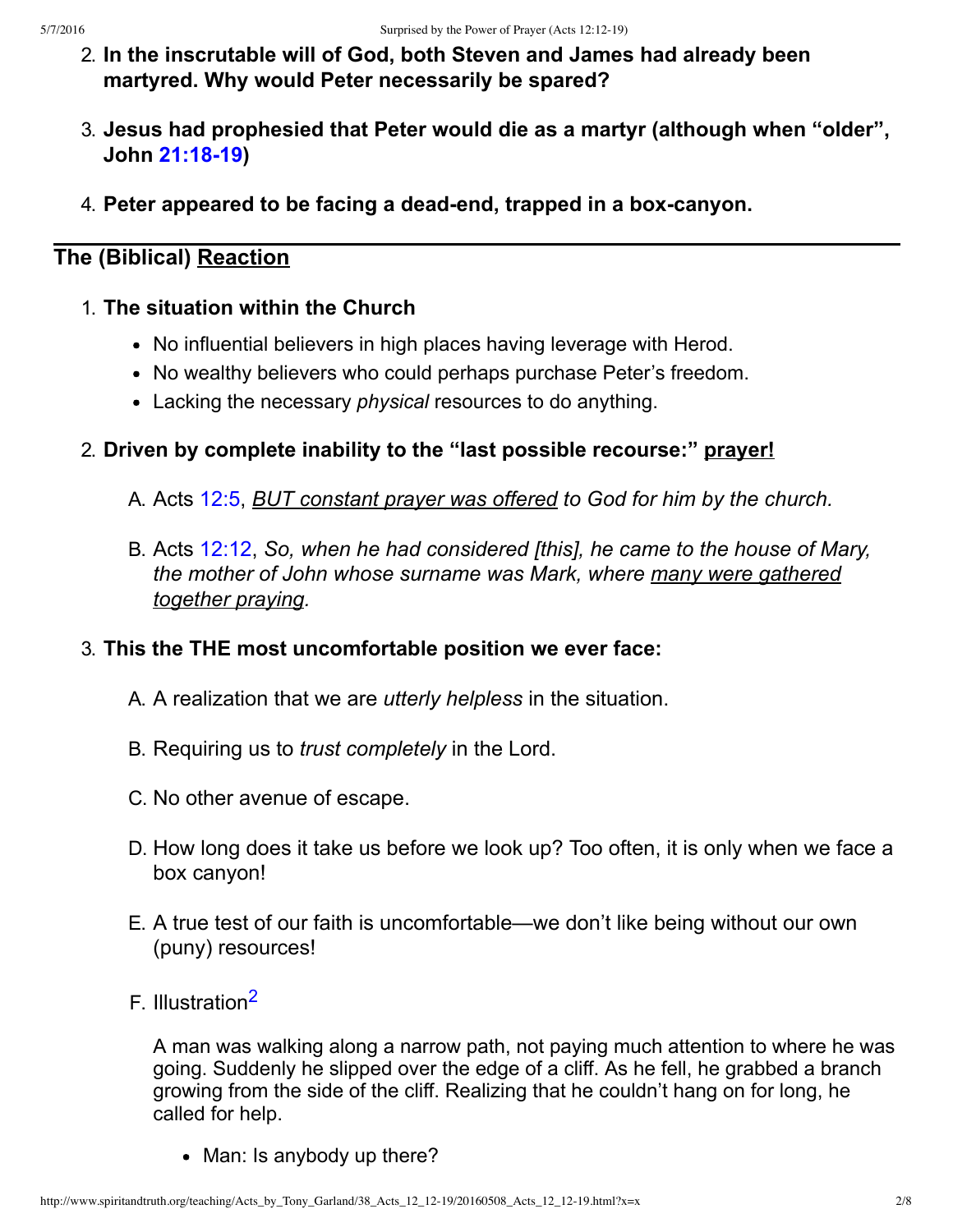- Voice: Yes, I'm here!
- Man: Who's that?
- Voice: The Lord.
- Man: Lord, help me!
- Voice: Do you trust me?
- Man: I trust you completely, Lord.
- Voice: Good. Let go of the branch.
- Man: What???
- Voice: I said, "Let go of the branch."
- Man: [After a long pause] Is anybody else up there?

## 4. **Only when we realize our own inability, then in our weakness, we depend fully on God's strength**

- A. A most uncomfortable part of the process of progressive sanctification—growing more and more to trust God.
- B. The Scriptures reveal that God *purposefully* leads his people into situations where they are without recourse—forced to trust wholly in Him.
- C. The Exodus
	- I. After the firstborn of Egypt were struck, God purposefully led Israel out of Egypt and placed them "between a rock and a hard place."
	- II. Stuck with their backs against the sea with Pharaoh's troops charging down upon them, with no place to go.
	- III. Why did God allow this?
		- a. Ex. [14:13](http://www.spiritandtruth.org/bibles/nasb/b02c014.htm#Ex._C14V13), *And Moses said to the people, "Do not be afraid. Stand still, and see the salvation of the LORD, which He will accomplish for you today. . . .*
		- b. Ex. 14:30-31, So the LORD saved Israel that day out of the hand of *the Egyptians, and Israel saw the Egyptians dead on the seashore. Thus Israel saw the great work which the LORD had done in Egypt; so the people feared the LORD, and believed the LORD and His servant Moses.*
- D. Gideon
	- I. His weakness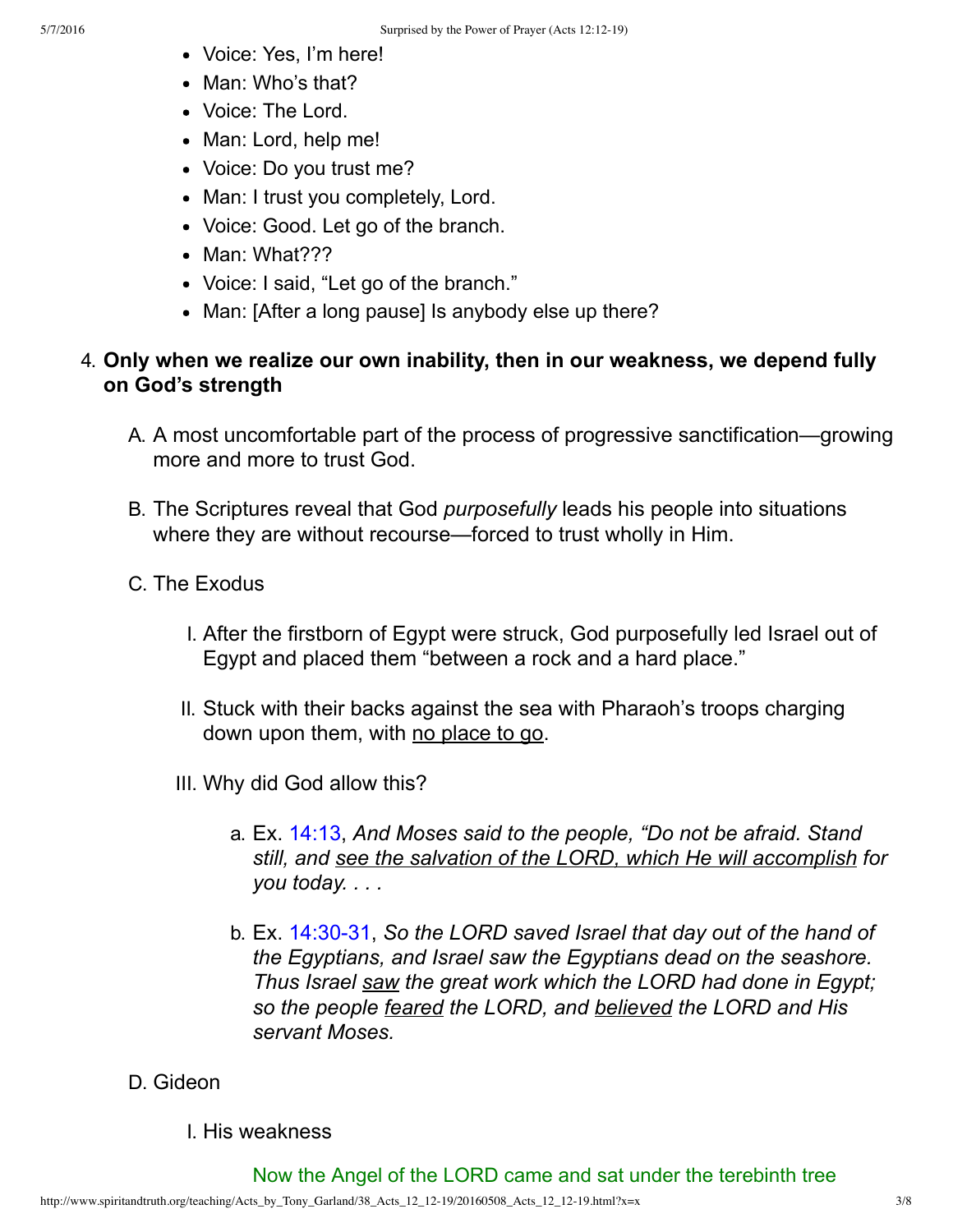5/7/2016 Surprised by the Power of Prayer (Acts 12:12-19)

which [was] in Ophrah, which [belonged] to Joash the Abiezrite, while his son Gideon threshed wheat in the winepress, in order to hide [it] from the Midianites. And the Angel of the LORD appeared to him, and said to him, "The LORD [is] with you, you mighty man of valor!" Gideon said to Him, "O my lord, if the LORD is with us, why then has all this happened to us? And where [are] all His miracles which our fathers told us about, saying, 'Did not the LORD bring us up from Egypt?' But now the LORD has forsaken us and delivered us into the hands of the Midianites." Then the LORD turned to him and said, "Go in this might of yours, and you shall save Israel from the hand of the Midianites. Have I not sent you?" So he said to Him, "O my Lord, how can I save Israel? Indeed my clan [is] the weakest in Manasseh, and I [am] the least in my father's house." And the LORD said to him, "Surely I will be with you, and you shall defeat the Midianites as one man."[3](#page-6-2)

II. The tendency to depend upon our own resources

<span id="page-3-1"></span><span id="page-3-0"></span>And the LORD said to Gideon, "The people who [are] with you [are] too many for Me to give the Midianites into their hands, lest Israel claim glory for itself against Me, saying, 'My own hand has saved me.' "[4](#page-7-2)

- III. The whittling down of Israel's resources
	- a. Fearful depart:  $32,000 \rightarrow 10,000$ , weaker by a factor of about 3 (Jdg. [7:3](http://www.spiritandtruth.org/bibles/nasb/b07c007.htm#Jdg._C7V3))
	- b. Drinking method: 10,000  $\rightarrow$  300, weaker still by a factor of about 33 (Jdg. [7:7](http://www.spiritandtruth.org/bibles/nasb/b07c007.htm#Jdg._C7V7))
	- c. Victory by a mere 300, a force 100 times weaker than originally available
	- d. God purposefully led Gideon and Israel to a place where it was *impossible*, by human means, to gain victory.
- E. King Jehoshaphat
	- I. The multitude of Ammon, Moab, and their allies prepared to attack Israel
		- a. 2Chr. [20:1](http://www.spiritandtruth.org/bibles/nasb/b14c020.htm#2Chr._C20V1), *It happened after this [that] the people of Moab with the people of Ammon, and [others] with them besides the Ammonites, came to battle against Jehoshaphat.*
	- II. Jehoshaphat turned to God in prayer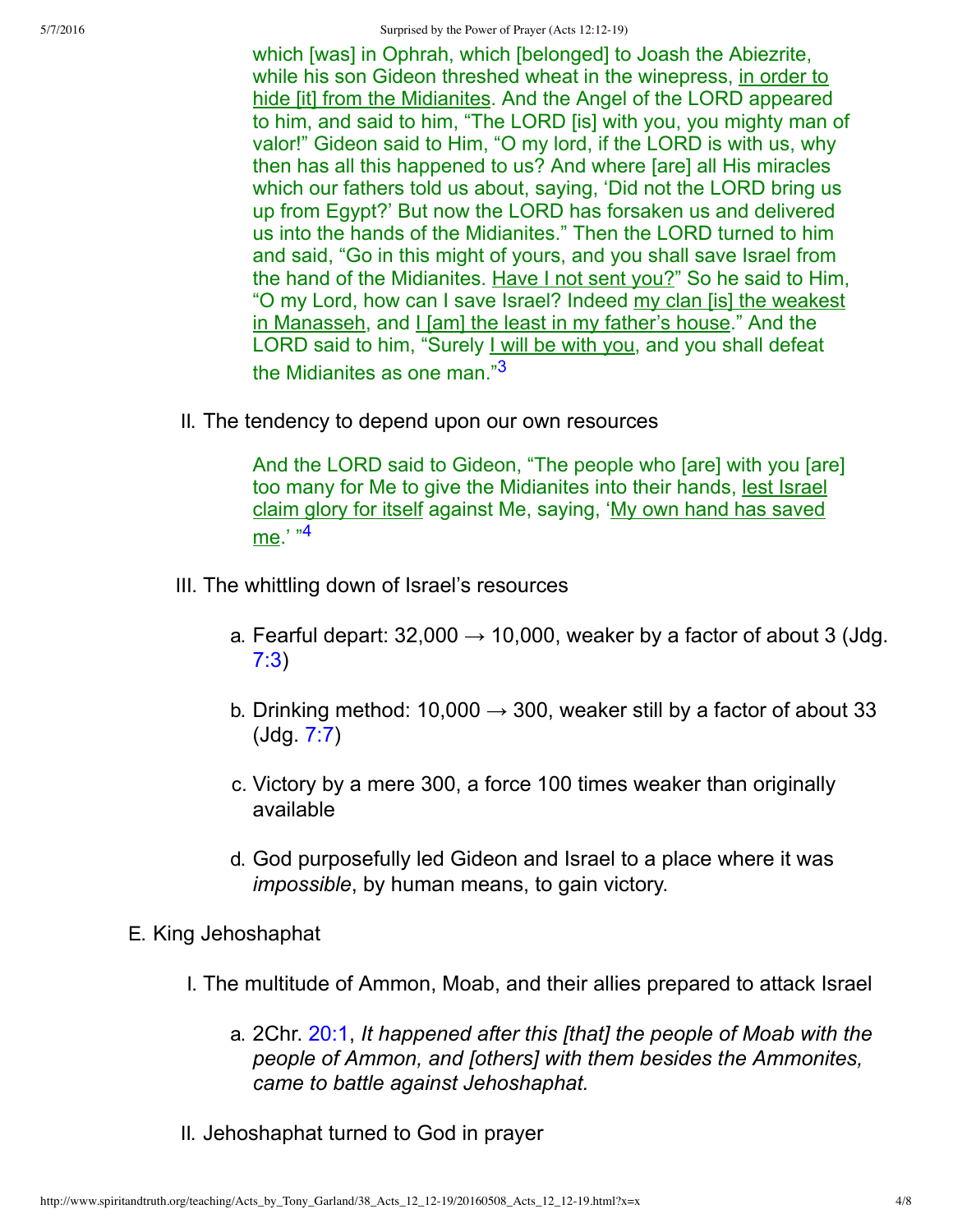- a. 2Chr. [20:12,](http://www.spiritandtruth.org/bibles/nasb/b14c020.htm#2Chr._C20V12) *"O our God, will You not judge them? For we have no power against this great multitude that is coming against us; nor do we know what to do, but our eyes [are] upon You."*
- III. God's answer
	- a. 2Chr. [20:17,](http://www.spiritandtruth.org/bibles/nasb/b14c020.htm#2Chr._C20V17) *'You will not [need] to fight in this [battle]. Position yourselves, stand still and see the salvation of the LORD, who is with you, O Judah and Jerusalem!' Do not fear or be dismayed; tomorrow go out against them, for the LORD [is] with you.*

# **The (Unexpected) Result**

- 1. **Disbelief when Peter shows up at the door (gate) of the outer entrance.**
	- A. Rhoda a young girl (**παιδίσκη** [*paidiskē*], a female servant or maidservant), recognized Peter's voice and believed, without having seen Peter.
	- B. The praying adults did not believe.
		- I. Acts 12:15-16, . . . they said to her, "You are beside yourself!" Yet she kept *insisting that it was so. So they said, "It is his angel." Now Peter continued knocking; and when they opened the door and saw him, they were astonished*. (Acts [12:15–16](http://www.spiritandtruth.org/bibles/nasb/b44c012.htm#Acts_C12V15))
	- C. The simple, trusting faith of a child, unfettered by the "known impossibilities" and dimmed expectations which settle over us as we age.

### 2. How often we pray with half-hearted faith mixed with unbelief!

- A. This plagues our prayer, both in "big things" and "little things."
- B. James advises those who lack wisdom to ask it of God, presumably in prayer. Yet he also warns against being double-minded—doubting whether God will grant what is requested.
	- I. *. . . let him ask in faith, with no doubting, for he who doubts is like a wave of the sea driven and tossed by the wind* (Jas. [1:6](http://www.spiritandtruth.org/bibles/nasb/b59c001.htm#Jas._C1V6)).
	- II. As we grow in our Christian walk, we are asking God to grant us greater stability and "staying power" in the midst of situations where we don't see ready evidence of an answer—at least not according to our time schedule.
- C. How often we find ourselves in the place of the father with the mute son recorded in chapter 9 of Mark's gospel!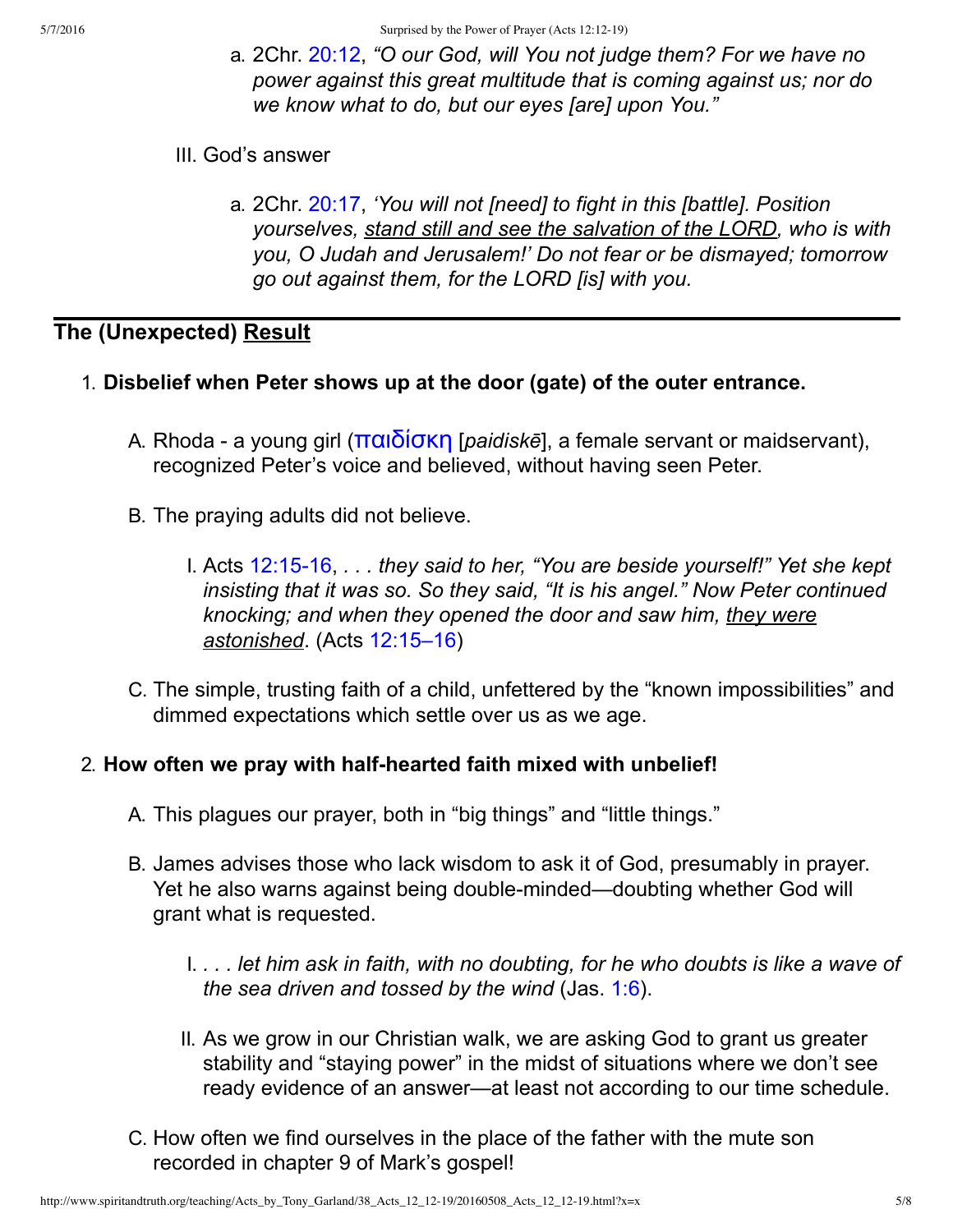- I. His son was afflicted by an unclean Spirit which endangered his life and caused him to be mute.
- II. This had gone on for many years ("from childhood").
- III. The father had sufficient faith to ask Jesus for help, yet he was unsure whether Jesus would or could answer his request: *if You can do anything, have compassion on us and help us* (Mark [9:22\)](http://www.spiritandtruth.org/bibles/nasb/b41c009.htm#Mark_C9V22).
- IV. Jesus replied *. . . "If you can believe, all things [are] possible to him who believes." Immediately the father of the child cried out and said with tears,* "Lord, I believe; help my unbelief!" (Mark 9:23-24)
- <span id="page-5-2"></span><span id="page-5-0"></span>V. What a blessing for us that such incidents are recorded in the gospels! What encouragement! How we struggle in the same way—even over requests which pale in comparison with the need of this father and son.
	- a. The Puritan preacher [Thomas Watson](https://en.wikipedia.org/wiki/Thomas_Watson_%28Puritan%29)<sup>[c](#page-7-3)</sup> once observed, "Faith, though it hath sometimes a trembling hand, it must not have a withered hand, but must stretch."<sup>[5](#page-7-4)</sup>
	- b. It has been said, "Nothing lies beyond the reach of prayer except that which lies outside the will of God."

### 3. **Even if our faith remains steady, we often second guess the means or the timing by which God will answer.**

- A. When God responds in an unexpected way, we can even fail to realize he has answered at all!
- B. This may also be a contributing factor in the surprise expressed by those praying at John Mark's mother's house—perhaps they expected Peter's release at a different time or in a different way.
- C. A newsletter from *Coastal Missions*—a missionary group working up the Northwest Coast by boat—related the case of a woman living in isolation up the coast who prayed for a Bible.

<span id="page-5-1"></span>The crew of *The Coastal Messenger* landed on a shore and met a lady who was overjoyed to learn that her visitors were missionaries. She related how she had wanted a Bible. Living in an isolated place with no opportunity to go to a town, she had prayed for one. Not long after that, a Bible floated in with the tide. Knowing God had answered her prayer, she carefully dried its pages and began reading it. She realized that God had now sent someone to help her understand it.<sup>[6](#page-7-5)</sup>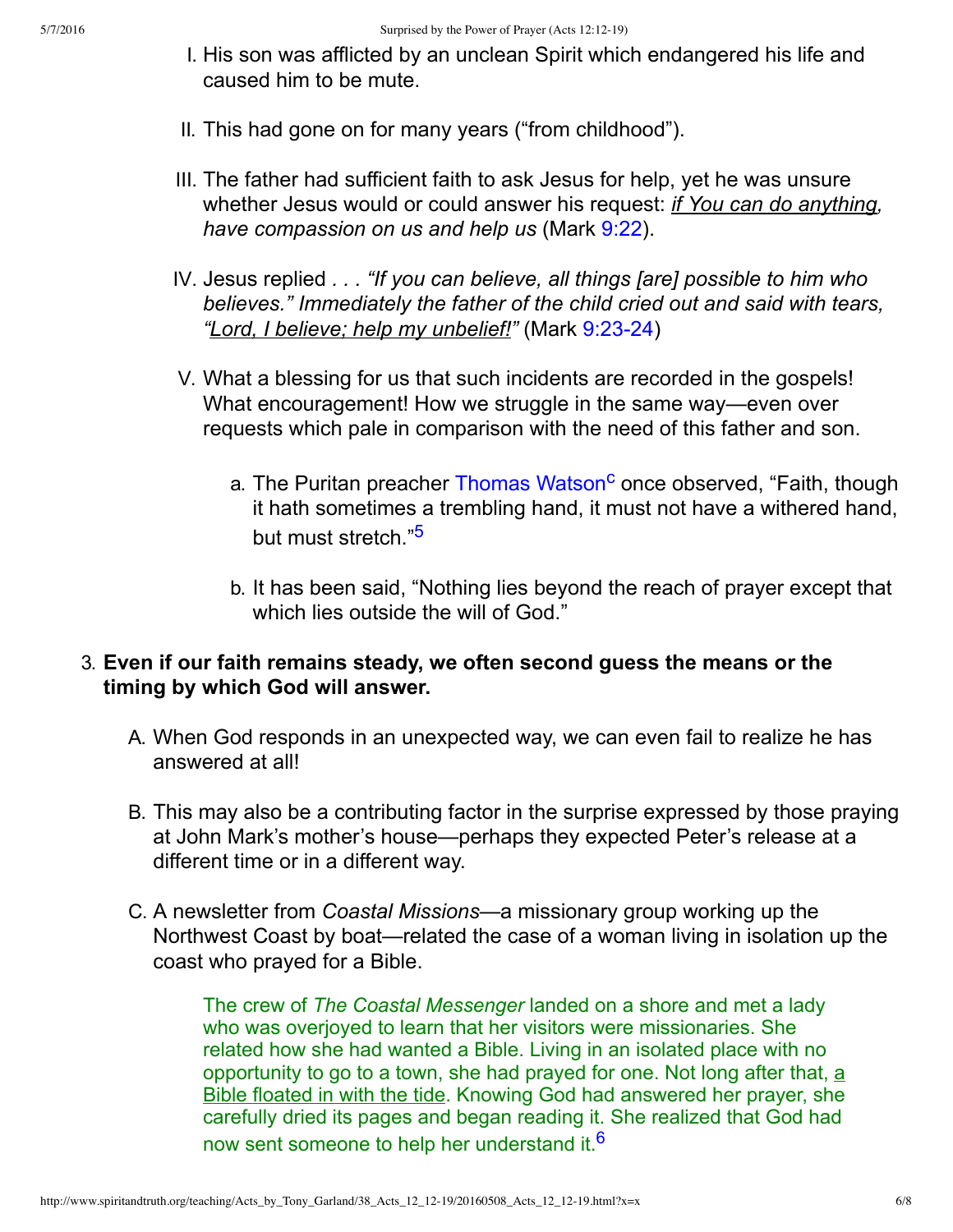- I. Who would have thought God would have answered in such a way?!
- II. And that God would bring, not only a Bible, but also missionaries to help her understand what she was reading?
- D. We must allow God to be God and remain open to the likelihood that He may answer at a time or in a way which differs from our expectations.

#### **Related Scriptures**

- 1. *The LORD is good to those who wait for Him, To the soul who seeks Him. It is good that one should hope and wait quietly For the salvation of the LORD* **(Lam. [3:2526\)](http://www.spiritandtruth.org/bibles/nasb/b25c003.htm#Lam._C3V25).**
- 2. *May the LORD answer you in the day of trouble; May the name of the God of Jacob defend you; . . . Some [trust] in chariots, and some in horses; But we will remember the name of the LORD our God* **(Ps. [20:1](http://www.spiritandtruth.org/bibles/nasb/b19c020.htm#Ps._C20V1),[7\)](http://www.spiritandtruth.org/bibles/nasb/b19c020.htm#Ps._C20V7).**
- 3. *Give ear, O LORD, to my prayer; And attend to the voice of my supplications. In the day of my trouble I will call upon You, For You will answer me* **(Ps. [86:67\)](http://www.spiritandtruth.org/bibles/nasb/b19c086.htm#Ps._C86V6).**
- 4. *[The righteous] cry out, and the LORD hears, And delivers them out of all their troubles. The LORD [is] near to those who have a broken heart, And saves such* **as have a contrite spirit (Ps. 34:17-18).**
- 5. *Be anxious for nothing, but in everything by prayer and supplication, with thanksgiving, let your requests be made known to God; and the peace of God, which surpasses all understanding, will guard your hearts and minds through Christ Jesus (Php. 4:6-7).*



<span id="page-6-3"></span>[SpiritAndTruth.org Scan Code](http://www.spiritandtruth.org/)<sup>[d](#page-7-6)</sup>

#### Endnotes:

- <span id="page-6-0"></span>[1.](#page-0-0) [NKJV,](#page-7-7) Acts 12:12-19
- <span id="page-6-1"></span>[2.](#page-1-0) Ref-0391, Faith, Lack of
- <span id="page-6-2"></span>[3.](#page-3-0) Jdg. 6:11-16, NKJV